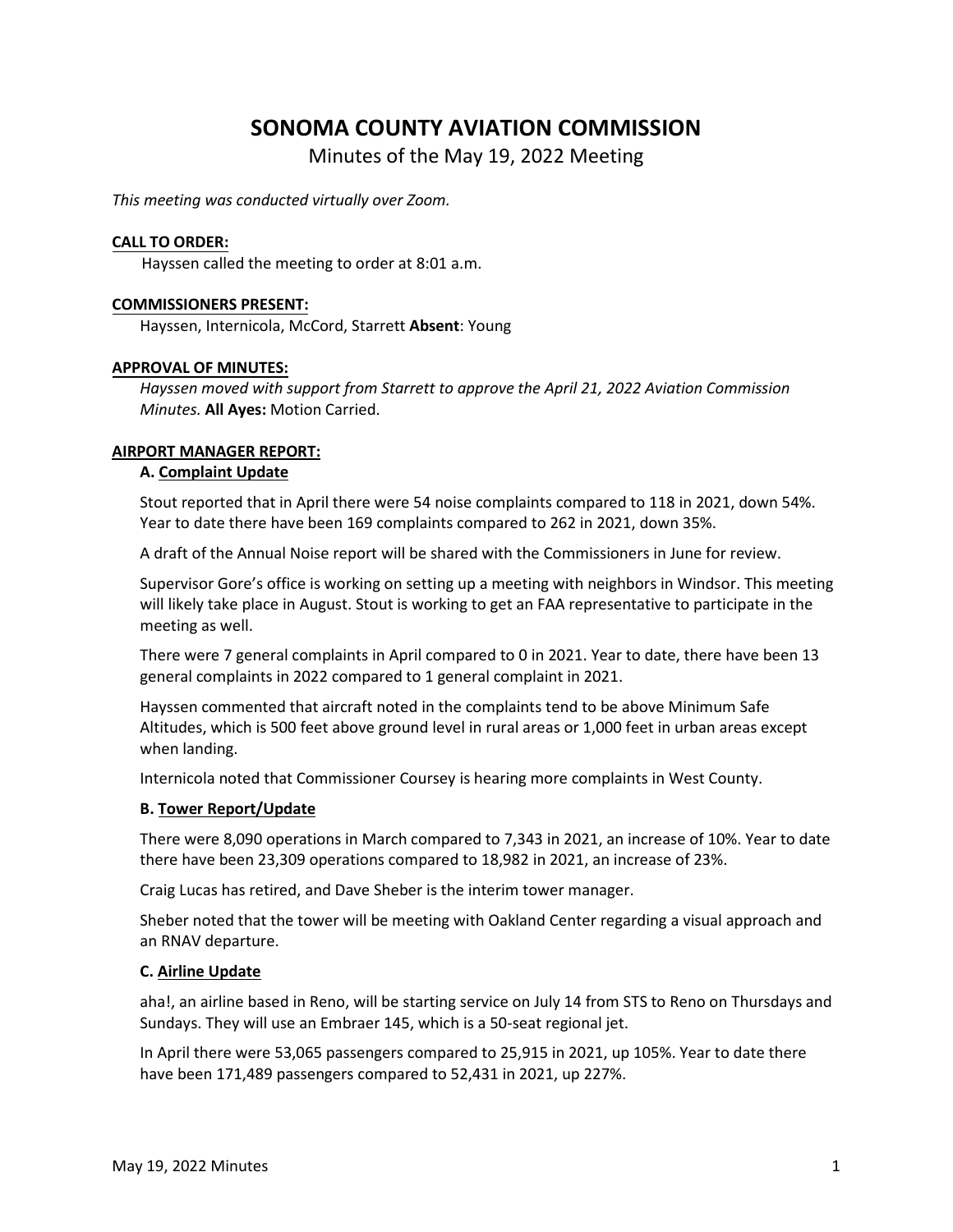The summer schedule is still evolving due to fuel costs and pilot shortages, but it is projected that there will be a peak of 19 flights a day.

# **D. Projects Update**

- **Terminal Modernization Project:** The grease interceptor is being installed next to the restaurant within the next few weeks. The current one was installed in the 1980s. The front of the terminal will be closed off in early July to continue construction. Part of the loading zone will be closed down as part of this transition. SP+ will help with passenger movement. Cell phone waiting spaces will be added, and Mead & Hunt will assist with reconfiguring the loop to add double lanes. Public Works will review the traffic plan. A Sopwith Camel and a red baron replica are being restored at the Airport. The plan is to hang these in the bag claim area as a re-creation of the dream sequence in the Peanuts movie. The Airport also met with Creative Sonoma for additional art in the space. Other art will also come out of storage at this time and go back on display. The restaurant Request for Proposals (RFP) is out and responses are due in July. Apple Spice opened in Gate 2, selling sandwiches, salads, and snacks. The Flight Deck, a wine tasting bar, also opened recently. There will soon also be several vending machines that will offer sundries.
- **Eucalyptus Tree Removal:** Bids have been received. Purchasing confirmed that this does not need to go to the Board, and removal is expected to begin this summer. The trees removed will be along the fence line and around the approaches.
- **EAA Driveway:** Work is expected to take place July 18-21 to pave the current gravel driveway.
- **Approach Feasibility Study:** This is expected to go to the Board in August. The vendor will review all approaches and departures and will look into noise reduction possibilities. The feasibility phase will take 9-12 months, and the overall project should be completed in 24-36 months.
- **Airline Apron Reconstruction**: This project is expected to begin in 2024, and the goal is to have the RFQ out by July for contractor selection for a construction manager at risk delivery method.
- **Master Consultant RFQ**: This is for all consultants that would be involved in the five-year capital/project plan for the Airport.
- **Becker Boulevard Chip Seal:** Becker Boulevard has been included in the County chip seal program this year. This is expected to be completed this summer.
- **Future Board Items:** The Hyatt hotel board item has been delayed to July. The new airline board item will be June 13.
- **Beacon Replacement**: The beacon on the tower will be replaced with an LED light tomorrow.

Hayssen noted that the Sopwith Camel restoration is going well. He asked if the tree removal will impact the minimum required altitudes. Stout noted that these trees are on Airport, so will likely not impact that. He also asked if the paving of the EAA driveway will include in front of the shade hangar. Stout confirmed that it will only be the driveway.

Internicola asked if there are updates on the rental car project. Stout commented that ConRAC Solutions has started work on the environmental review, and they hope to have the design 50% drafted by year end. The design and bidding is expected to take 18-24 months. He also asked how solar production is going. Stout noted that the grid is currently slightly over-producing from expectations.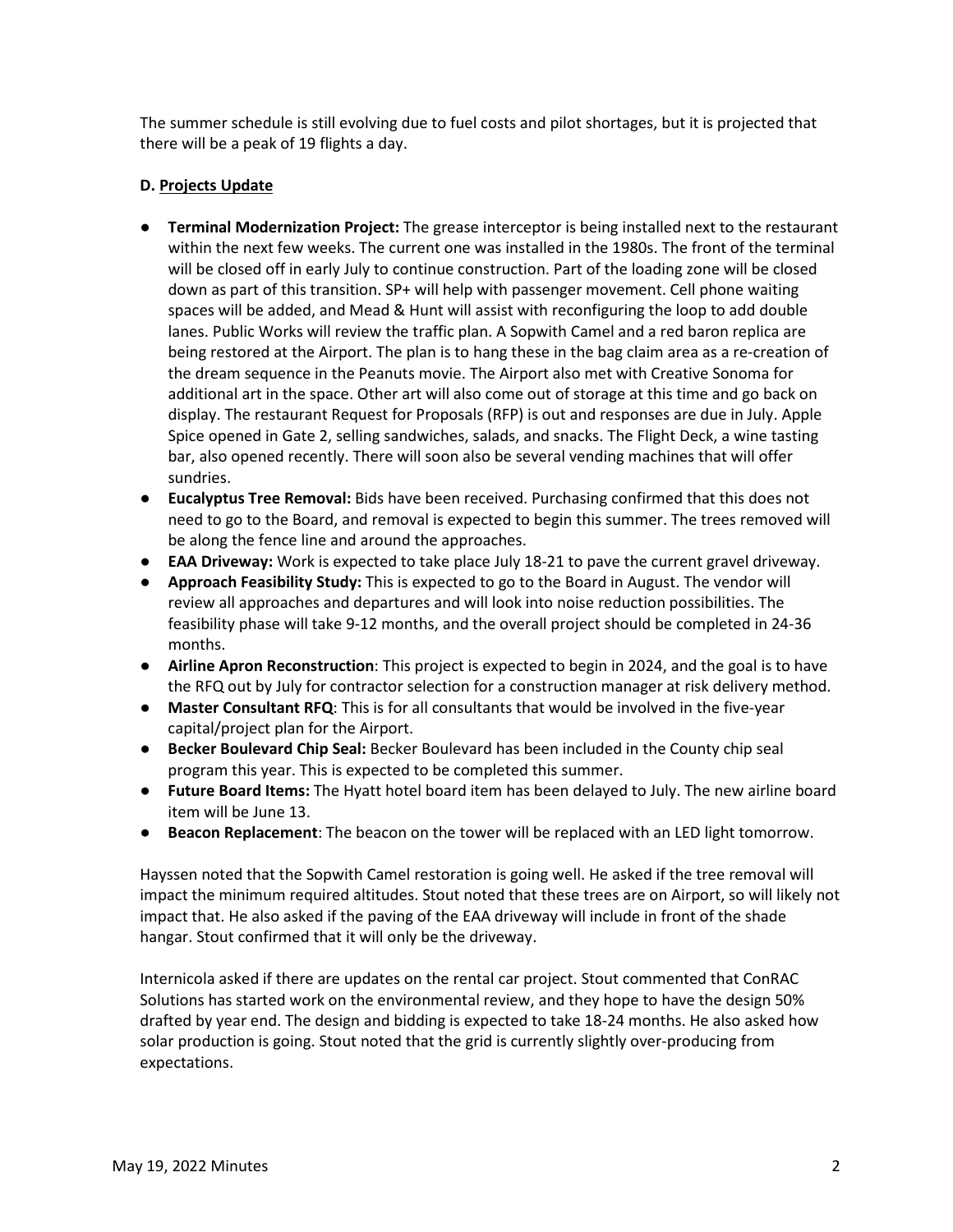Hoevertsz asked for confirmation regarding what the cell phone waiting area is. Stout noted that these will be parking spaces designated with limited times, likely 20 minutes on the curb closest to the short-term lot between the Airport office and the parking lot.

# **F. Runway Safety Action Team (RSAT) Update**

The FAA confirmed that a modification to standards is not required for re-marking. The Annual Runway Safety Action Team Meeting will be on May 25.

## **ACTION ITEMS:**

None.

# **DISCUSSION ITEMS:**

# **A. 2022/2023 Budget Update**

Paul Hower, budget analyst for the Airport, reviewed the budget for the upcoming fiscal year. The budget is expected to be approved by the Board next month.

Staffing, advertising, and security are the primary expenses. The Airport currently has 20 full-time equivalent positions (FTEs), and an additional operations position was recently added. A new IT position has also been added, which will be split between the Airport and other TPW divisions.

Key revenue includes grants, rent, and parking fees.

Internicola asked if inflation has had an impact on the budget. Hower noted that fees are approved by the Board, and the Airport has only made minor updates to the fees due to COVID. The Airport is working with Crawford, Murphy & Tilly (CMT) on airline rates and charges. These would be implemented either January 1 or July 1.

Hayssen asked for more information regarding Airport staffing limitations. Stout confirmed that staffing has been a challenge for the Airport over the last few years. The new Senior Office Assistant that was expected to start in April declined the position. The Airport is working with human resources to conduct an organizational review with a firm that specializes in airports. It is estimated that 3-6 additional positions could be recommended over the next two to three years.

# **B. Future Meeting Formats Discussion**

There is still an emergency order allowing meetings to be held remote. Starrett asked if there is a set number of employees that need to be in a meeting. Stout noted that we are limited to 6 people in our main conference room at the Airport office, but it would be possible to have some attendees in the conference room, some staff in offices, and some attendees virtual. Hayssen noted that the Zoom format is working well and McCord and Starrett agreed. McCord recommended that the commission continue to review this issue. Stout confirmed that this topic will remain on future agendas.

# **C. Safety Area Operations Runway**

The Airport will be doing a site walk next week with a pilot that is familiar with grass landings. There are two potential areas. The Airport will also have a discussion with the RSAT team on May 25. If